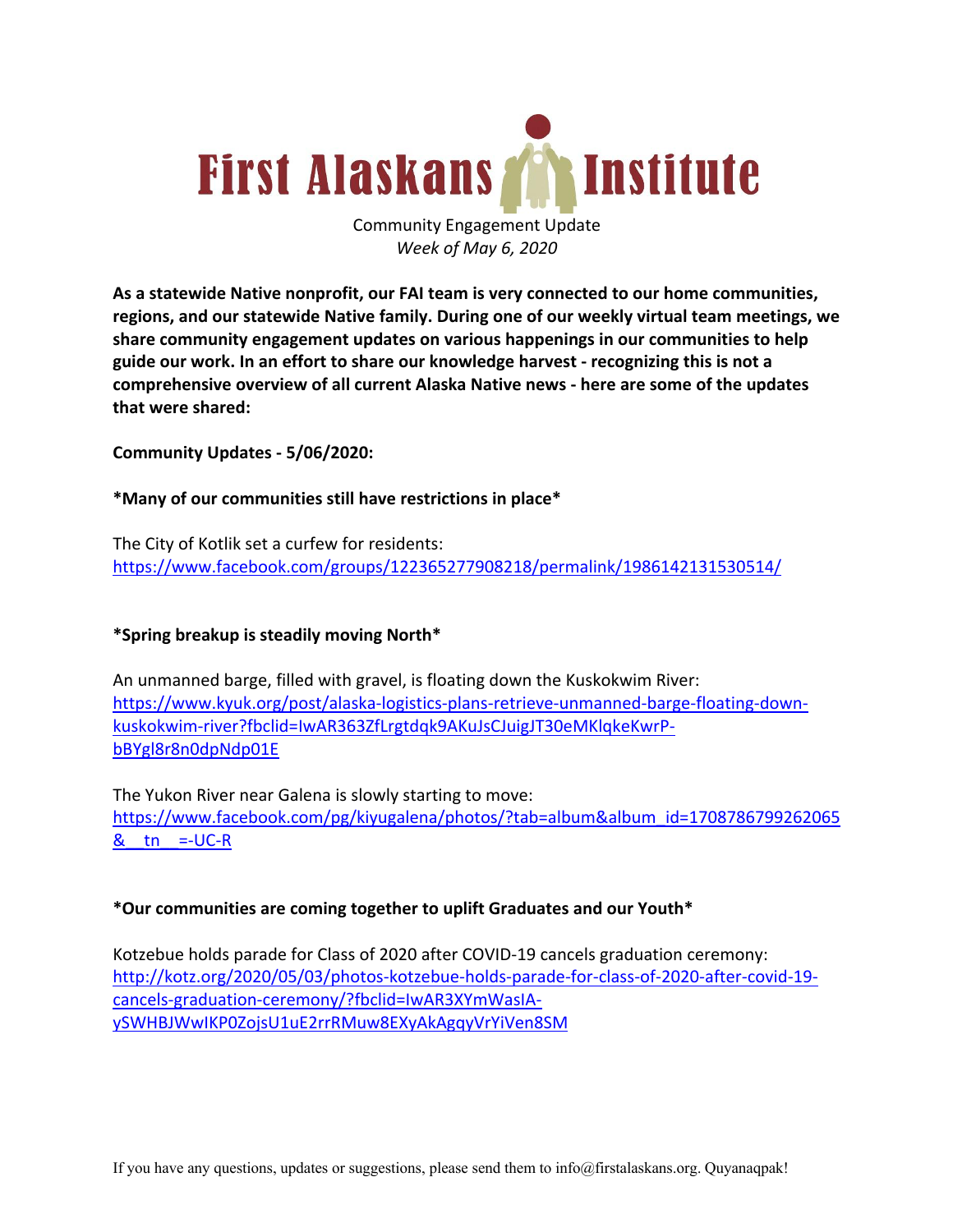## **\*Calls for support and stories\***

Norton Sound Health Corp (in Nome) is seeking homemade mask donations to redistribute to community members in the region:

https://www.facebook.com/NortonSoundHealthCorporation/posts/923091741472570

Norton Sound Health Corporation is collecting stories from around the region via videos, photos and written testimonials to call attention to the need for serving the region's unserved communities without water and sewer. Deadline is May 8: https://www.facebook.com/NortonSoundHealthCorporation/posts/919683091813435

Kawerak Social Science is seeking artists willing to create art for the Supernatural project: https://www.facebook.com/permalink.php?story\_fbid=1004698576592453&id=203159750079 677

# **\*Many of our regions have come up with creative ways to keep us connected through the physical distancing necessary to keep our people and communities safe\***

Sealaska Heritage Institute is hosting virtual Celebration 2020 from June 10-13. As a part of the event, they are incorporating a virtual Native Artist Market with no cost to participate. Apply at: https://sealaskaheritage.wufoo.com/forms/z1molqzz0c48r6a/?fbclid=IwAR01GtS2\_Zob98bfEb AGWoBwW74JB1umLtBlqPsKX-RzrzsiyO5uNZr4nhI

Each week during Mental Health Awareness Month in May, ANTHC is hosting a contest for those who participate in a mindfulness activity. This week's activity is breath count: https://anthc.org/mentalhealthawareness/?fbclid=IwAR1qqs\_2pbBpxT1QrxmB4YuCxyNUaEFRq ZousC498PJQ1VXWD2DsL13h\_4M

Kawerak is hosting a contest for the month of May (can enter daily) to uplift community members in the region following the health mandates: https://www.facebook.com/permalink.php?story\_fbid=1000461657016145&id=203159750079 677

Molly of Denali gives Amber Keiffer a Mahsi' choo for making informational text that shows Iñupiatun words for parts of the body. They created a blank version for others to do the same in their languages: https://bit.ly/3cMslUo

The Registration for Coaches is open for the 2020-21 Iñupiaq Spelling Bee for Beginners: https://docs.google.com/forms/d/e/1FAIpQLSd-ao8gW1yrEVgBr9fRHAlO7G5 uEDtoZQOAkelbfXVtd0vXg/viewform?fbclid=IwAR1YkET3JhE7a\_rGdF9jBaVup4kMSN1IZC9IZIaq CCryyuwsDUh2g21ZYKg

The 2020 North Slope Wide Jamboree – "Coming Together Strengthening Our Communities" added a regalia contest: https://www.facebook.com/groups/263480371720930/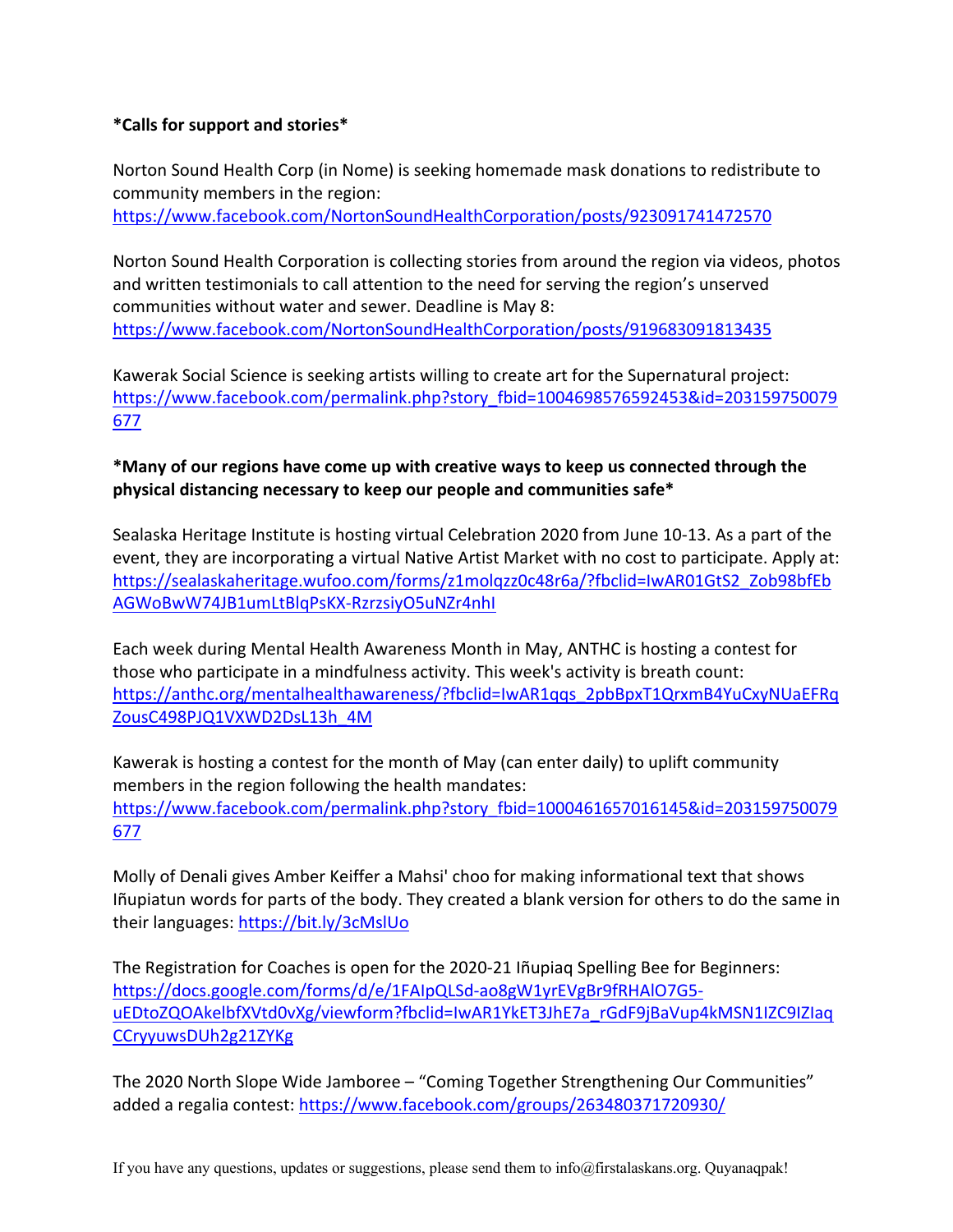Doyon, Limited is hosting a social distancing contest for shareholders who share their hobbies: https://www.facebook.com/doyonlimited/photos/a.173632839459/10159112604009460/?typ e=3&theater

Tanana Chiefs Conference will be releasing new interviews from their Legacy of Our Elders Series every Friday online at: https://www.facebook.com/events/257006562365727/

Check out all of the masks and models from the Alaska Face Mask Fashion Show: https://www.facebook.com/groups/AlaskaNativeGatheringPlace/permalink/865387910594386 /? tn = $H-R$ 

## **\*Our people and organizations all over the state are making virtual space for cultural sharing, storytelling, connectedness and learning\***

First Alaskans Institute Virtual Coffeetime for The People: Native Leaders Shaping Our World held on May 6 hosted by Gatgyedm Hana'ax Karla Booth (Ts'msyen) and La quen náay Liz Medicine Crow (Haida/Tlingit). Special guests included Alicyn Bahnke (Inupiaq), Zoe Okleasik (Inupiaq), Nanieezh Peter (Gwich'in/Diné), Quannah Chasing Horse Potts (Han Gwich'in/Oglala Lakota), Ch'aak'tí Shawaan Jackson-Gamble (Tsaagweidi of Kheexh Kwaan), Henrik Brandt (King Island Inupiaq), Kóot Xheech (Chookaneidí, Tlingit) and Naawéiyaa Tagaban (Tlingit/Cherokee): https://youtu.be/G73iFiaxDEw

## **\*Other Community Happenings\***

AVCP released the May issue of the Qanemcit newsletter with updates from the YK Delta region:

https://www.avcp.org/wp-content/uploads/2020/05/Canemcit-\_-May-2020.pdf?fbclid=IwAR1Hyv5jOC7dZz2QL5JhDQtWI9WdgPwNXIKyTN1H33O9eyfXoLsCaWkdMak

Calista Corporation Moves to Virtual Annual Meeting: https://www.calistacorp.com/news/calista-moves-to-virtual-annual-meeting/

The North Slope Borough School District announced a new superintendent – Pauline Siqupsiraq Harvey (Iñupiaq):

https://www.nsbsd.org/news/district\_news/2020\_superintendent\_selection\_announcement

North Slope Borough Mayor Harry Brower announced the offering of a \$300 credit for residential utility accounts in Utqiaġvik:

https://www.facebook.com/HarryBrowerJr/photos/a.1693351754215493/2527188207498506/ ?type=3&theater